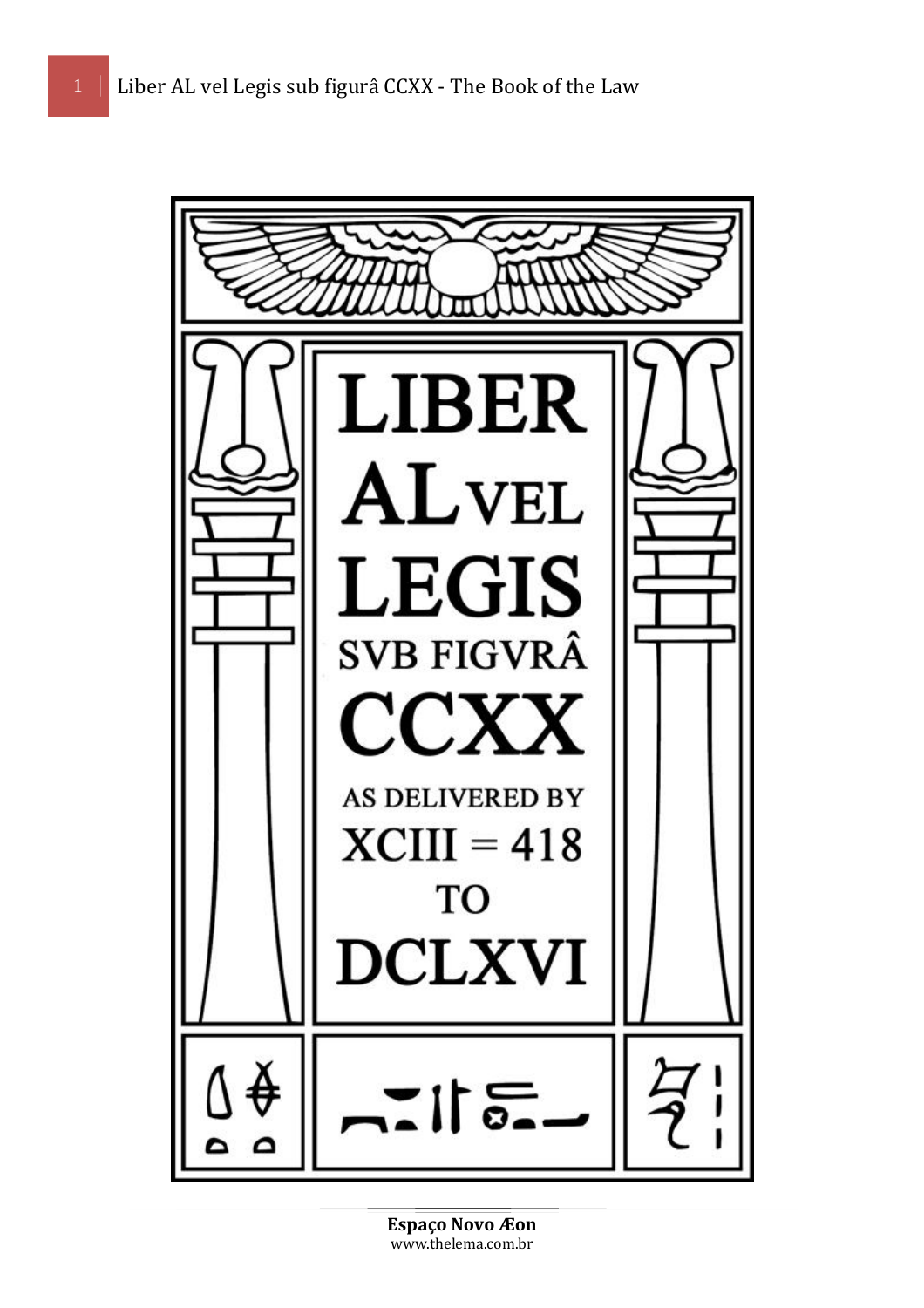

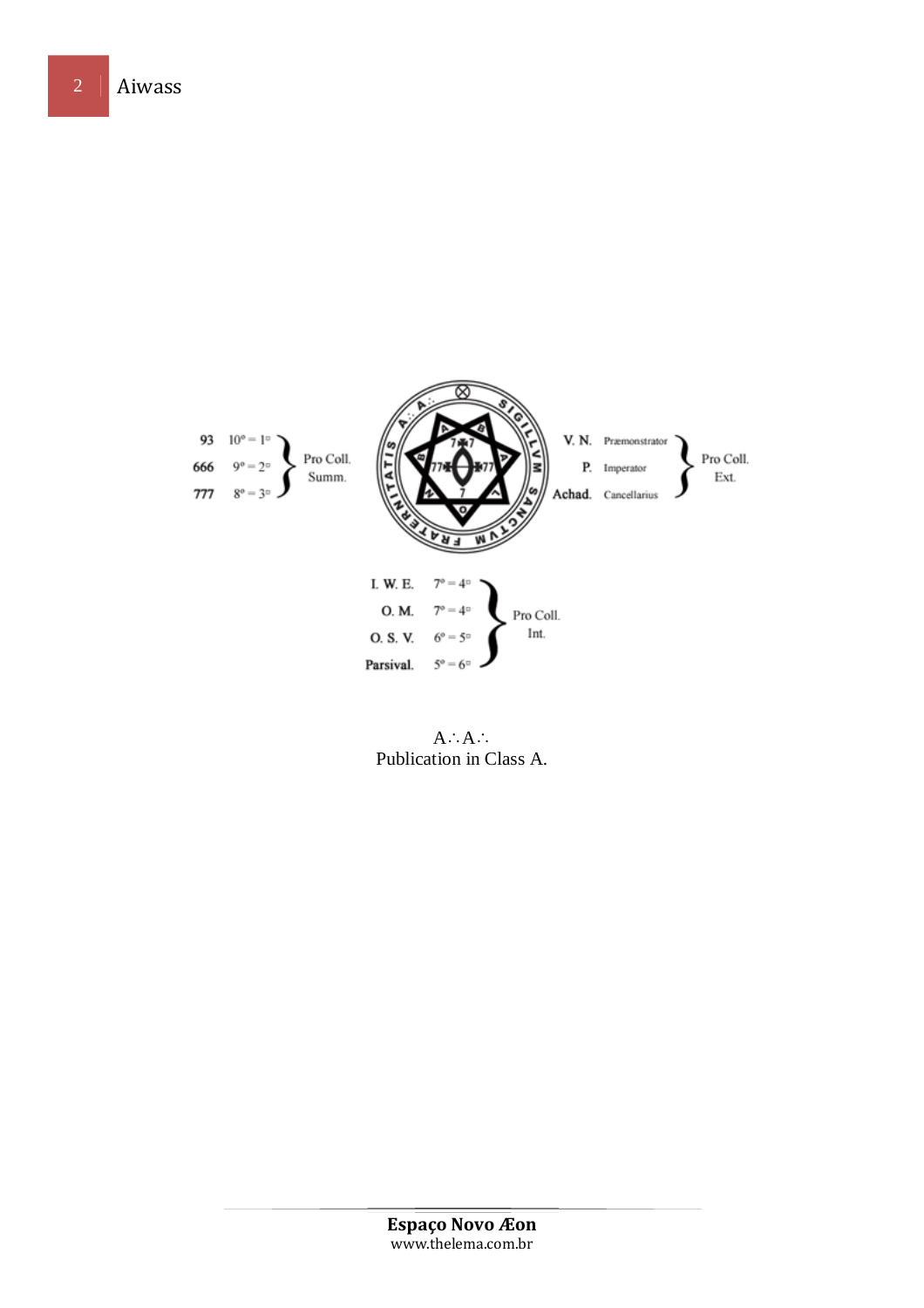# **LIBER AL VEL LEGIS SVB FIGVRÂ CCXX AS DELIVERED BY XCIII = 418 TO DCLXVI**

**I**

- 1. Had! The manifestation of Nuit.
- 2. The unveiling of the company of heaven.
- 3. Every man and every woman is a star.
- 4. Every number is infinite; there is no difference.
- 5. Help me, o warrior lord of Thebes, in my unveiling before the Children of men!
- 6. Be thou Hadit, my secret centre, my heart & my tongue!
- 7. Behold! it is revealed by Aiwass the minister of Hoor-paar-kraat.
- 8. The Khabs is in the Khu, not the Khu in the Khabs.
- 9. Worship then the Khabs, and behold my light shed over you!
- 10. Let my servants be few & secret: they shall rule the many & the known.
- 11. These are fools that men adore; both their Gods & their men are fools.
- 12. Come forth, o children, under the stars, & take your fill of love!
- 13. I am above you and in you. My ecstasy is in yours. My joy is to see your joy.
- 14. Above, the gemmed azure is The naked splendour of Nuit; She bends in ecstasy to kiss The secret ardours of Hadit. The winged globe, the starry blue, Are mine, O Ankh-af-na-khonsu!
- 15. Now ye shall know that the chosen priest & apostle of infinite space is the prince-priest the Beast; and in his woman called the Scarlet Woman is all power given. They shall gather my children into their fold: they shall bring the glory of the stars into the hearts of men.
- 16. For he is ever a sun, and she a moon. But to him is the winged secret flame, and to her the stooping starlight.
- 17. But ye are not so chosen.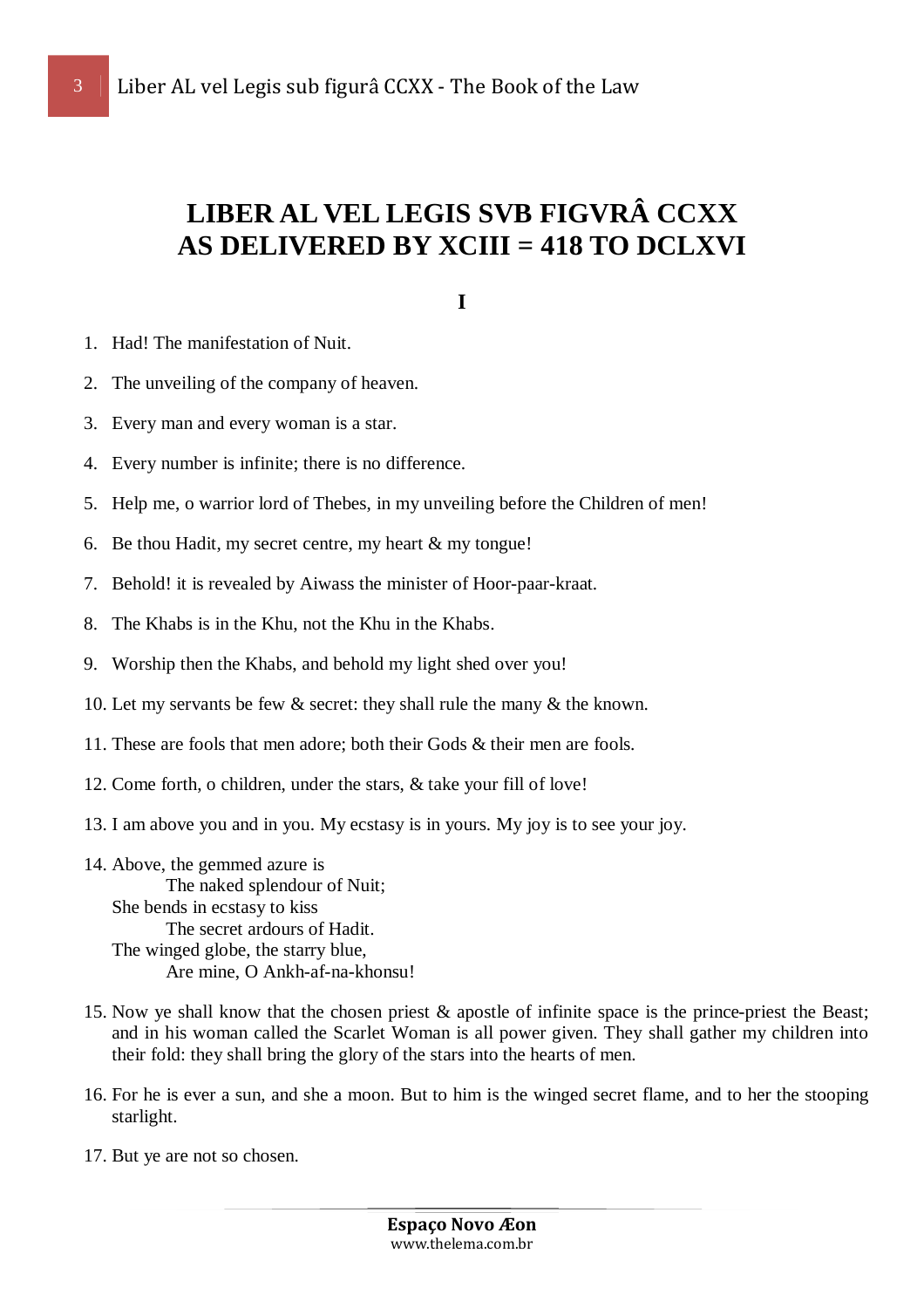- 18. Burn upon their brows, o splendrous serpent!
- 19. O azure-lidded woman, bend upon them!
- 20. The key of the rituals is in the secret word which I have given unto him.
- 21. With the God & the Adorer I am nothing: they do not see me. They are as upon the earth; I am Heaven, and there is no other God than me, and my lord Hadit.
- 22. Now, therefore, I am known to ye by my name Nuit, and to him by a secret name which I will give him when at last he knoweth me. Since I am Infinite Space, and the Infinite Stars thereof, do ye also thus. Bind nothing! Let there be no difference made among you between any one thing & any other thing; for thereby there cometh hurt.
- 23. But whoso availeth in this, let him be the chief of all!
- 24. I am Nuit, and my word is six and fifty.
- 25. Divide, add, multiply, and understand.
- 26. Then saith the prophet and slave of the beauteous one: Who am I, and what shall be the sign? So she answered him, bendingdown, a lambent flame of blue, all-touching, all penetrant, her lovely hands upon the black earth, & her lithe body arched for love, and her soft feet not hurting the little flowers: Thou knowest! And the sign shall be my ecstasy, the consciousness of the continuity of existence, the omnipresence of my body.
- 27. Then the priest answered & said unto the Queen of Space, kissing her lovely brows, and the dew of her light bathing his whole body in a sweet-smelling perfume of sweat: O Nuit, continuous one of Heaven, let it be ever thus; that men speak not of Thee as One but as None; and let them speak not of thee at all, since thou art continuous!
- 28. None, breathed the light, faint & faery, of the stars, and two.
- 29. For I am divided for love's sake, for the chance of union.
- 30. This is the creation of the world, that the pain of division is as nothing, and the joy of dissolution all.
- 31. For these fools of men and their woes care not thou at all! They feel little; what is, is balanced by weak joys; but ye are my chosen ones.
- 32. Obey my prophet! follow out the ordeals of my knowledge! seek me only! Then the joys of my love will redeem ye from all pain. This is so: I swear it by the vault of my body; by my sacred heart and tongue; by all I can give, by all I desire of ye all.
- 33. Then the priest fell into a deep trance or swoon, & said unto the Queen of Heaven; Write unto us the ordeals; write unto us the rituals; write unto us the law!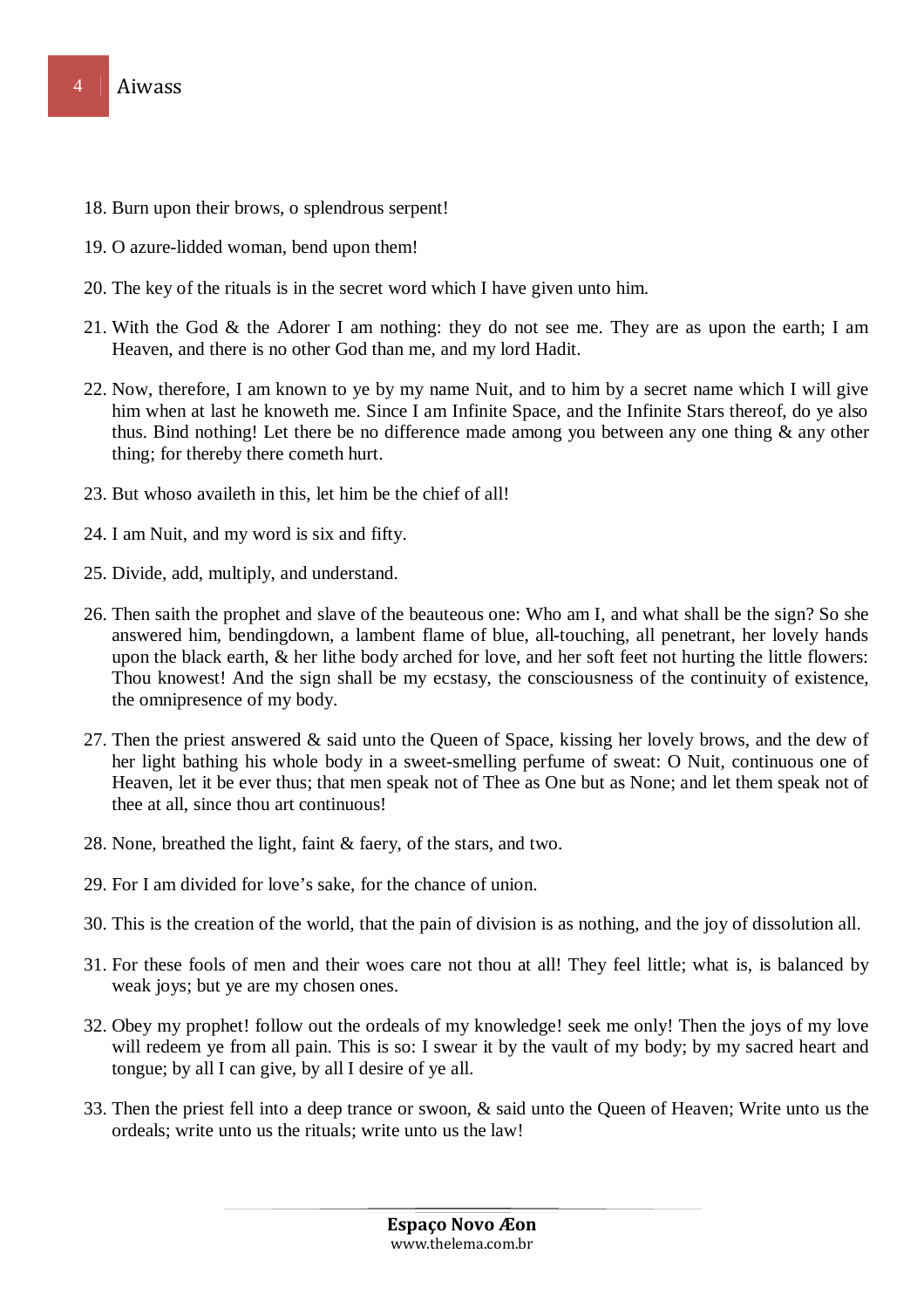- 34. But she said: the ordeals I write not: the rituals shall be half known and half concealed: the Law is for all.
- 35. This that thou writest is the threefold book of Law.
- 36. My scribe Ankh-af-na-khonsu, the priest of the princes, shall not in one letter change this book; but lest there be folly, he shall comment thereupon by the wisdom of Ra-Hoor-Khuit.
- 37. Also the mantras and spells; the obeah and the wanga; the work of the wand and the work of the sword; these he shall learn and teach.
- 38. He must teach; but he may make severe the ordeals.
- 39. The word of the Law is θελημα.
- 40. Who calls us Thelemites will do no wrong, if he look but close into the word. For there are therein Three Grades, the Hermit, and the Lover, and the man of Earth. Do what thou wilt shall be the whole of the Law.
- 41. The word of Sin is Restriction. O man! refuse not thy wife, if she will! O lover, if thou wilt, depart! There is no bond that can unite the divided but love: all else is a curse. Accursed! Accursed be it to the aeons! Hell.
- 42. Let it be that state of manyhood bound and loathing. So with thy all; thou hast no right but to do thy will.
- 43. Do that, and no other shall say nay.
- 44. For pure will, unassuaged of purpose, delivered from the lust of result, is every way perfect.
- 45. The Perfect and the Perfect are one Perfect and not two; nay, are none!
- 46. Nothing is a secret key of this law. Sixty-one the Jews call it; I call it eight, eighty, four hundred & eighteen.
- 47. But they have the half: unite by thine art so that all disappear.
- 48. My prophet is a fool with his one, one, one; are not they the Ox, and none by the Book?
- 49. Abrogate are all rituals, all ordeals, all words and signs. Ra-Hoor-Khuit hath taken his seat in the East at the Equinox of the Gods; and let Asar be with Isa, who also are one. But they are not of me. Let Asar be the adorant, Isa the sufferer; Hoor in his secret name and splendour is the Lord initiating.
- 50. There is a word to say about the Hierophantic task. Behold! there are three ordeals in one, and it may be given in three ways. The gross must pass through fire; let the fine be tried in intellect, and the lofty chosen ones in the highest. Thus ye have star & star, system & system; let not one know well the other!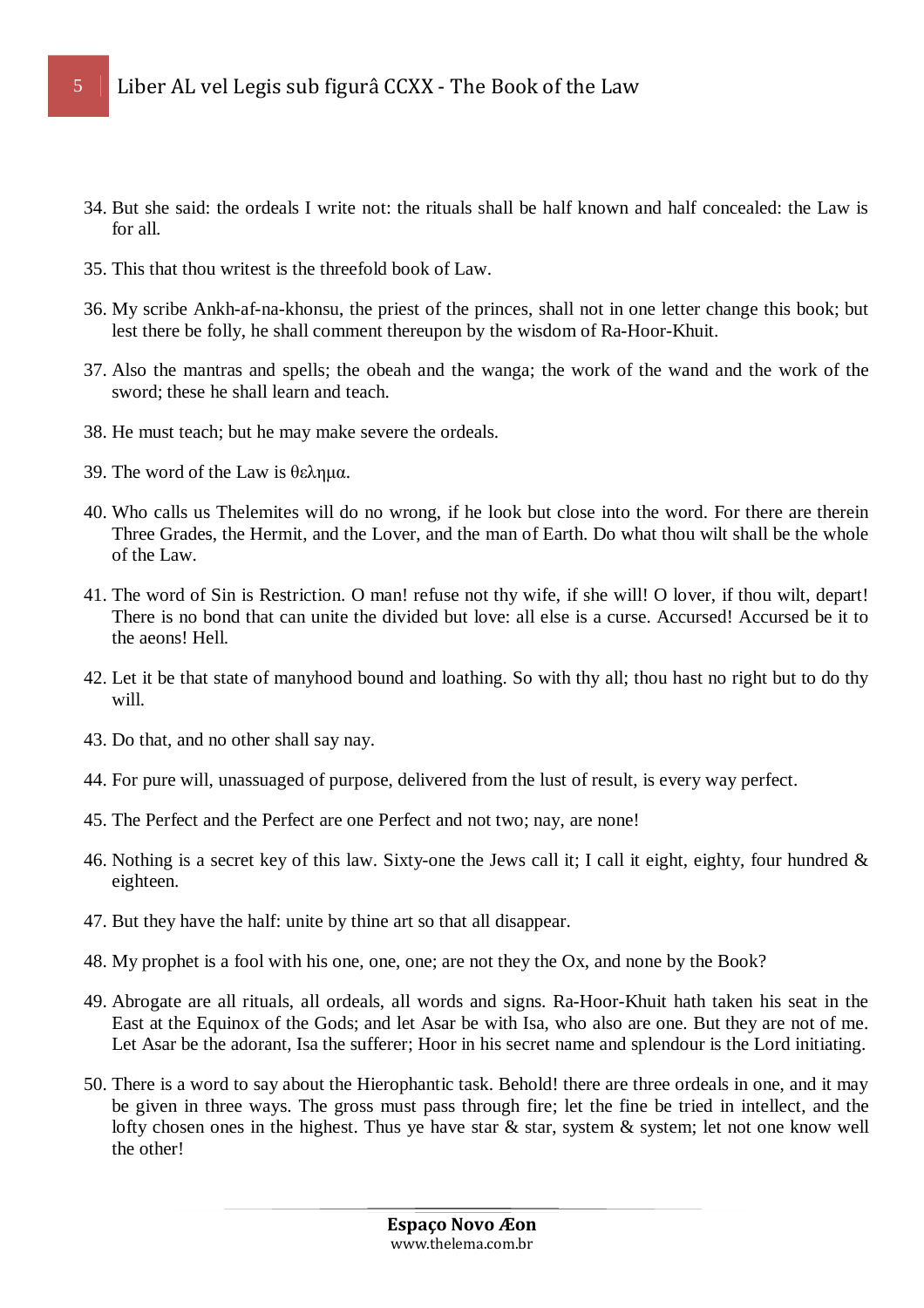- 51. There are four gates to one palace; the floor of that palace is of silver and gold; lapis lazuli & jasper are there; and all rare scents; jasmine & rose, and the emblems of death. Let him enter in turn or at once the four gates; let him stand on the floor of the palace. Will he not sink? Amn. Ho! warrior, if thy servant sink? But there are means and means. Be goodly therefore: dress ye all in fine apparel; eat rich foods and drink sweet wines and wines that foam! Also, take your fill and will of love as ye will, when, where and with whom ye will! But always unto me.
- 52. If this be not aright; if ye confound the space-marks, saying: They are one; or saying, They are many; if the ritual be not ever unto me: then expect the direful judgments of Ra Hoor Khuit!
- 53. This shall regenerate the world, the little world my sister, my heart & my tongue, unto whom I send this kiss. Also, o scribe and prophet, though thou be of the princes, it shall not assuage thee nor absolve thee. But ecstasy be thine and joy of earth: ever To me! To me!
- 54. Change not as much as the style of a letter; for behold! thou, o prophet, shalt not behold all these mysteries hidden therein.
- 55. The child of thy bowels, *he* shall behold them.
- 56. Expect him not from the East, nor from the West; for from no expected house cometh that child. Aum! All words are sacred and all prophets true; save only that they understand a little; solve the first half of the equation, leave the second unattacked. But thou hast all in the clear light, and some, though not all, in the dark.
- 57. Invoke me under my stars! Love is the law, love under will. Nor let the fools mistake love; for there are love and love. There is the dove, and there is the serpent. Choose ye well! He, my prophet, hath chosen, knowing the law of the fortress, and the great mystery of the House of God.

All these old letters of my Book are aright; but x is not the Star. This also is secret: my prophet shall reveal it to the wise.

- 58. I give unimaginable joys on earth: certainty, not faith, while in life, upon death; peace unutterable, rest, ecstasy; nor do I demand aught in sacrifice.
- 59. My incense is of resinous woods & gums; and there is no blood therein: because of my hair the trees of Eternity.
- 60. My number is 11, as all their numbers who are of us. The Five Pointed Star, with a Circle in the Middle, & the circle is Red. My colour is black to the blind, but the blue & gold are seen of the seeing. Also I have asecret glory for them that love me.
- 61. But to love me is better than all things: if under the night stars in the desert thou presently burnest mine incense before me, invoking me with a pure heart, and the Serpent flame therein, thou shalt come a little to lie in my bosom. For one kiss wilt thou then be willing to give all; but whoso gives one particle of dust shall lose all in that hour. Ye shall gather goods and store of women and spices; ye shall wear rich jewels; ye shall exceed the nations of the earth in spendour & pride; but always in the love of me, and so shall ye come to my joy. I charge you earnestly to come before me in a single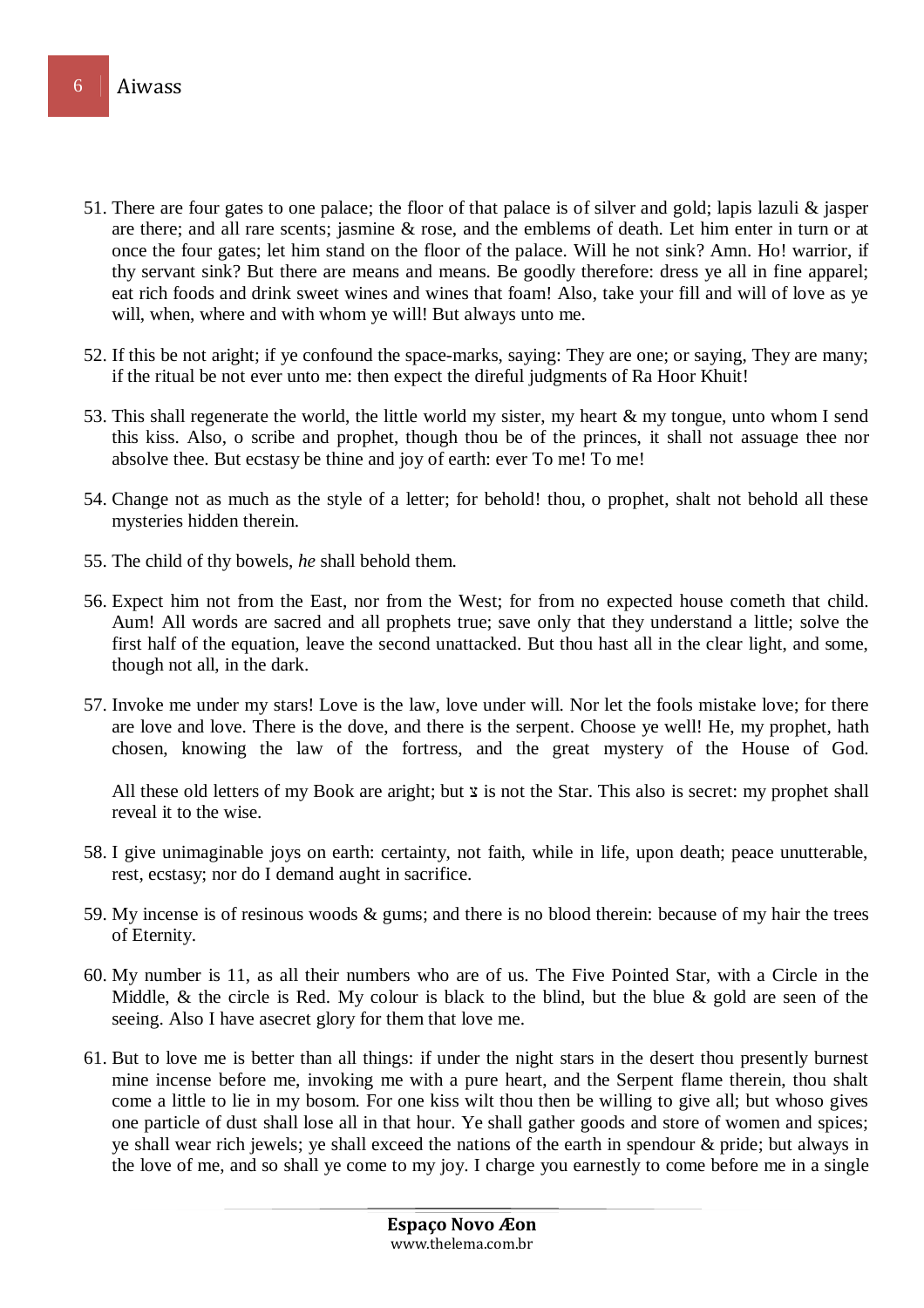robe, and covered with a rich headdress. I love you! I yearn to you! Pale or purple, veiled or voluptuous, I who am all pleasure and purple, and drunkenness of the innermost sense, desire you. Put on the wings, and arouse the coiled splendour within you: come unto me!

- 62. At all my meetings with you shall the priestess say and her eyes shall burn with desire as she stands bare and rejoicing in my secret temple — To me! To me! calling forth the flame of the hearts of all in her love-chant.
- 63. Sing the rapturous love-song unto me! Burn to me perfumes! Wear to me jewels! Drink to me, for I love you! I love you!
- 64. I am the blue-lidded daughter of Sunset; I am the naked brilliance of the voluptuous night-sky.

66. The Manifestation of Nuit is at an end.

<sup>65.</sup> To me! To me!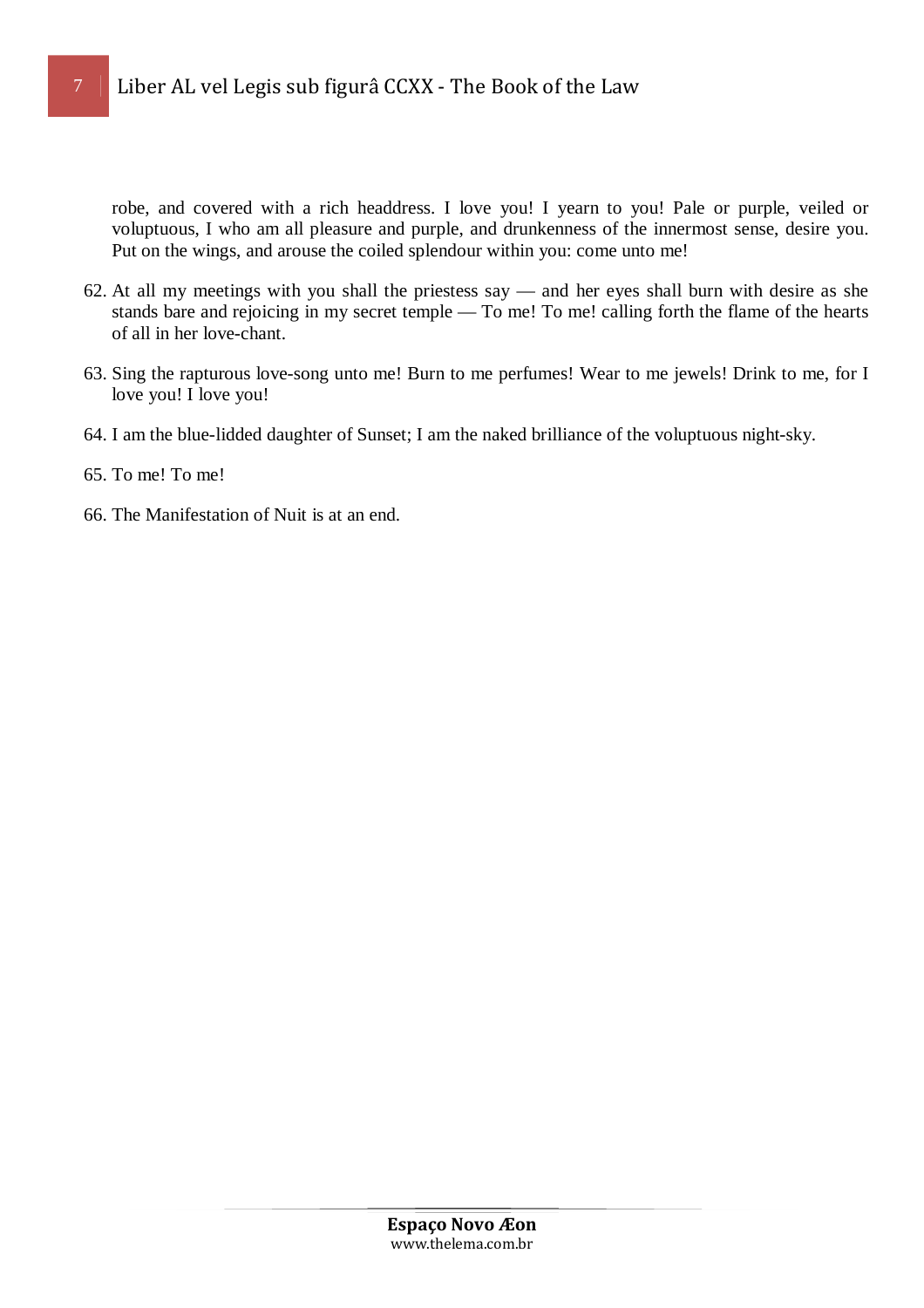- 1. Nu! the hiding of Hadit.
- 2. Come! all ye, and learn the secret that hath not yet been revealed. I, Hadit, am the complement of Nu, my bride. I am not extended, and Khabs is the name of my House.
- 3. In the sphere I am everywhere the centre, as she, the circumference, is nowhere found.
- 4. Yet she shall be known & I never.
- 5. Behold! the rituals of the old time are black. Let the evil ones be cast away; let the good ones be purged by the prophet! Then shall this Knowledge go aright.
- 6. I am the flame that burns in every heart of man, and in the core of every star. I am Life, and the giver of Life, yet therefore is theknowledge of me the knowledge of death.
- 7. I am the Magician and the Exorcist. I am the axle of the wheel, and the cube in the circle. "Come unto me" is a foolish word: for it is I that go.
- 8. Who worshipped Heru-pa-kraath have worshipped me; ill, for I am the worshipper.
- 9. Remember all ye that existence is pure joy; that all the sorrows are but as shadows; they pass & are done; but there is that which remains.
- 10. O prophet! thou hast ill will to learn this writing.
- 11. I see thee hate the hand & the pen; but I am stronger.
- 12. Because of me in Thee which thou knewest not.
- 13. for why? Because thou wast the knower, and me.
- 14. Now let there be a veiling of this shrine: now let the light devour men and eat them up with blindness!
- 15. For I am perfect, being Not; and my number is nine by the fools; but with the just I am eight, and one in eight: Which is vital, for I am none indeed. The Empress and the King are not of me; for there is a further secret.
- 16. I am The Empress & the Hierophant. Thus eleven, as my bride is eleven.
- 17. Hear me, ye people of sighing! The sorrows of pain and regret Are left to the dead and the dying, The folk that not know me as yet.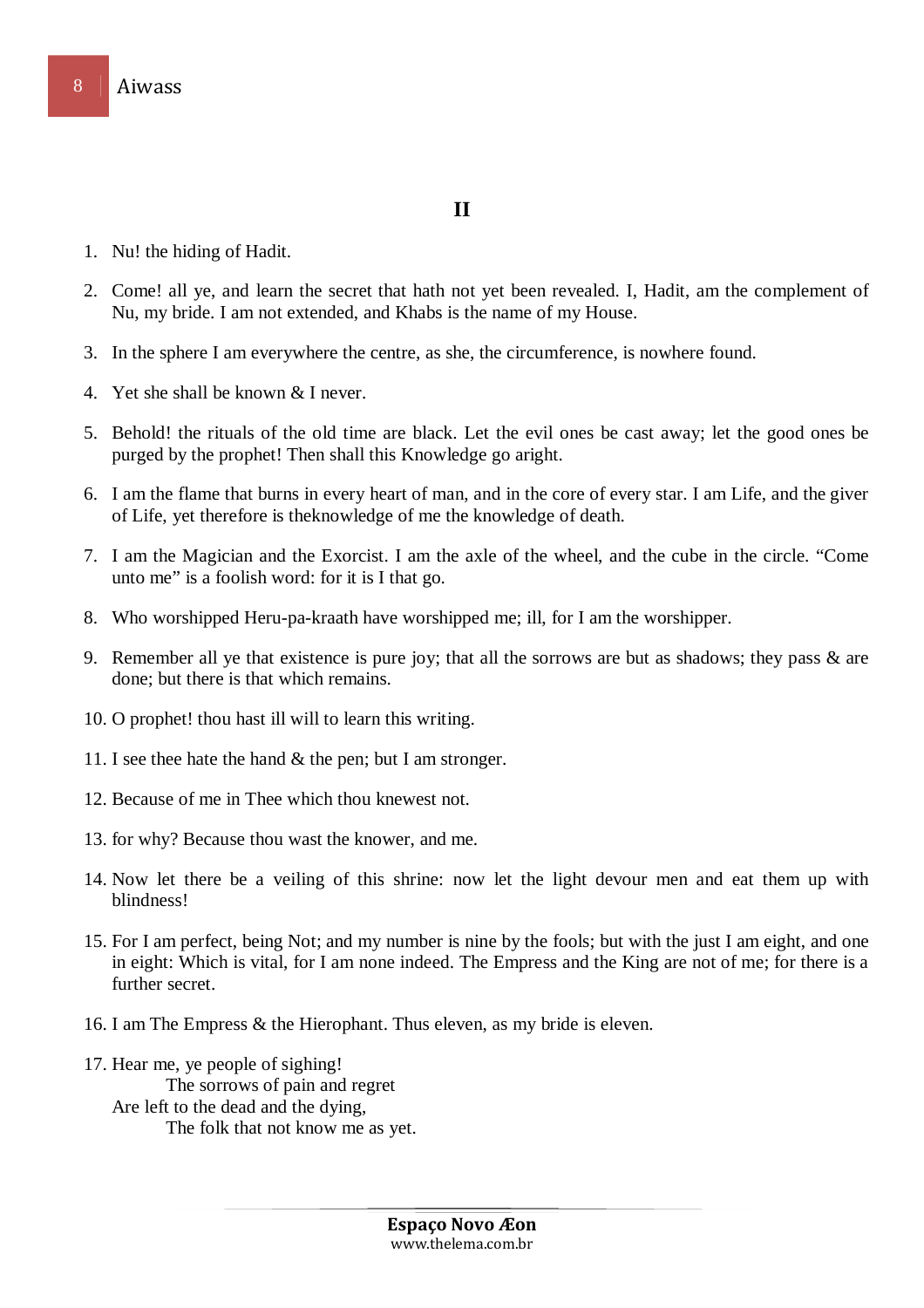### 9 Liber AL vel Legis sub figurâ CCXX - The Book of the Law

- 18. These are dead, these fellows; they feel not. We are not for the poor and sad: the lords of the earth are our kinsfolk.
- 19. Is a God to live in a dog? No! but the highest are of us. They shall rejoice, our chosen: who sorroweth is not of us.
- 20. Beauty and strength, leaping laughter and delicious languor, force and fire, are of us.
- 21. We have nothing with the outcast and the unfit: let them die in their misery. For they feel not. Compassion is the vice of kings: stamp down the wretched  $\&$  the weak: this is the law of the strong: this is our law and the joy of the world. Think not, o king, upon that lie: That Thou Must Die: verily thou shalt not die, but live. Now let it be understood: If the body of the King dissolve, he shall remain in pure ecstasy for ever. Nuit! Hadit! Ra-Hoor-Khuit! The Sun, Strength & Sight, Light; these are for the servants of the Star & the Snake.
- 22. I am the Snake that giveth Knowledge & Delight and bright glory, and stir the hearts of men with drunkenness. To worship me take wine and strange drugs whereof I will tell my prophet, & be drunk thereof! They shall not harm ye at all. It is a lie, this folly against self. The exposure of innocence is a lie. Be strong, o man! lust, enjoy all things of sense and rapture: fear not that any God shall deny thee for this.
- 23. I am alone: there is no God where I am.
- 24. Behold! these be grave mysteries; for there are also of my friends who be hermits. Now think not to find them in the forest or on the mountain; but in beds of purple, caressed by magnificent beasts of women with large limbs, and fire and light in their eyes, and masses of flaming hair about them; there shall ye find them. Ye shall see them at rule, at victorious armies, at all the joy; and there shall be in them a joy a million times greater than this. Beware lest any force another, King against King! Love one another with burning hearts; on the low men trample in the fierce lust of your pride, in the day of your wrath.
- 25. Ye are against the people, O my chosen!
- 26. I am the secret Serpent coiled about to spring: in my coiling there is joy. If I lift up my head, I and my Nuit are one. If I droop down mine head, and shoot forth venom, then is rapture of the earth, and I and the earth are one.
- 27. There is great danger in me; for who doth not understand these runes shall make a great miss. He shall fall down into the pit called Because, and there he shall perish with the dogs of Reason.
- 28. Now a curse upon Because and his kin!
- 29. May Because be accursed for ever!
- 30. If Will stops and cries Why, invoking Because, then Will stops & does nought.
- 31. If Power asks why, then is Power weakness.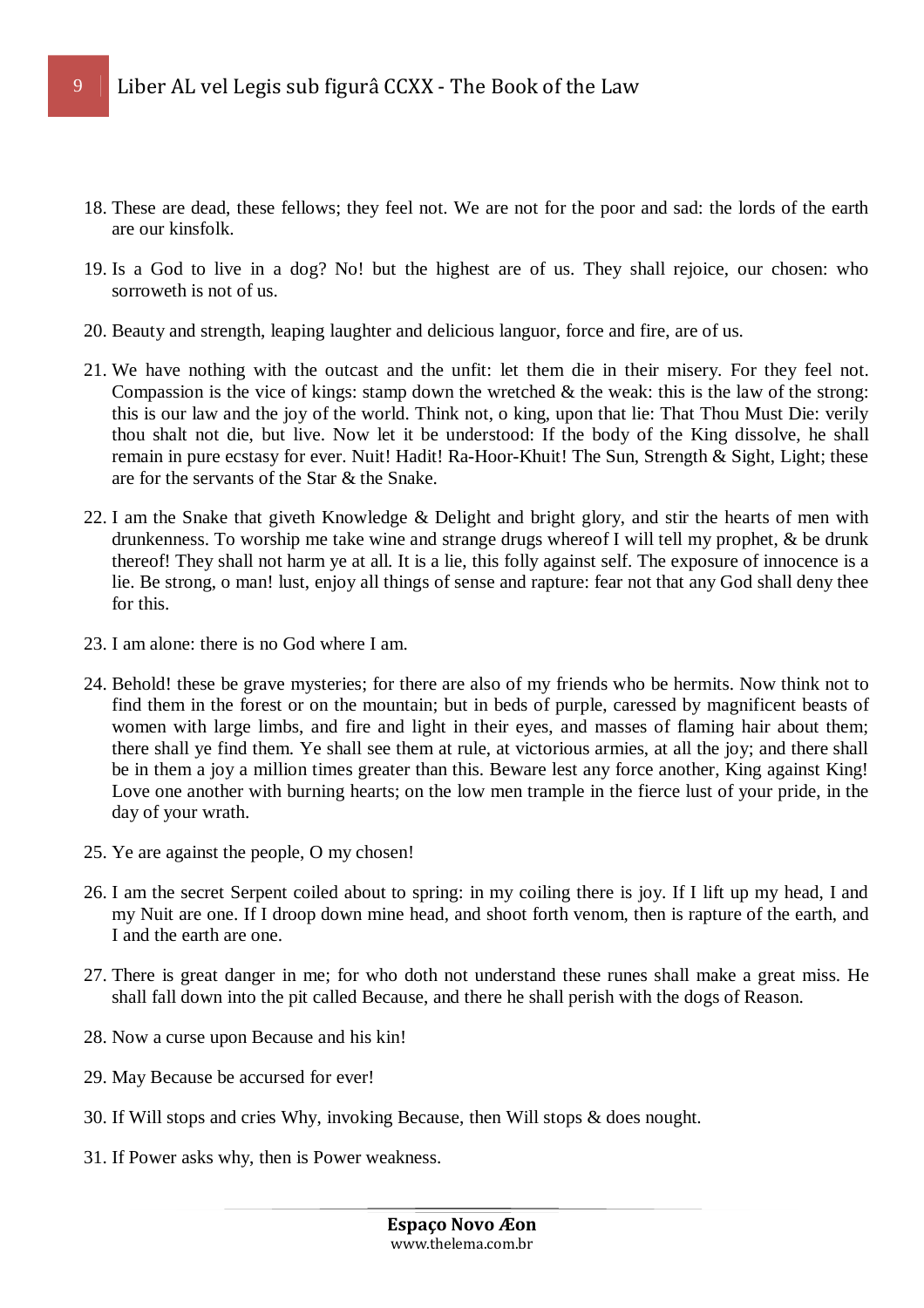- 32. Also reason is a lie; for there is a factor infinite & unknown; & all their words are skew-wise.
- 33. Enough of Because! Be he damned for a dog!
- 34. But ye, o my people, rise up & awake!
- 35. Let the rituals be rightly performed with joy & beauty!
- 36. There are rituals of the elements and feasts of the times.
- 37. A feast for the first night of the Prophet and his Bride!
- 38. A feast for the three days of the writing of the Book of the Law.
- 39. A feast for Tahuti and the child of the Prophet–secret, O Prophet!
- 40. A feast for the Supreme Ritual, and a feast for the Equinox of the Gods.
- 41. A feast for fire and a feast for water; a feast for life and a greater feast for death!
- 42. A feast every day in your hearts in the joy of my rapture!
- 43. A feast every night unto Nu, and the pleasure of uttermost delight!
- 44. Aye! feast! rejoice! there is no dread hereafter. There is the dissolution, and eternal ecstasy in the kisses of Nu.
- 45. There is death for the dogs.
- 46. Dost thou fail? Art thou sorry? Is fear in thine heart?
- 47. Where I am these are not.
- 48. Pity not the fallen! I never knew them. I am not for them. I console not: I hate the consoled & the consoler.
- 49. I am unique & conqueror. I am not of the slaves that perish. Be they damned & dead! Amen. (This is of the 4: there is a fifth who is invisible,  $\&$  therein am I as a babe in an egg.)
- 50. Blue am I and gold in the light of my bride: but the red gleam is in my eyes; & my spangles are purple & green.
- 51. Purple beyond purple: it is the light higher than eyesight.
- 52. There is a veil: that veil is black. It is the veil of the modest woman; it is the veil of sorrow, & the pall of death: this is none of me. Tear down that lying spectre of the centuries: veil not your vices in virtuous words: these vices are my service; ye do well, & I will reward you here and hereafter.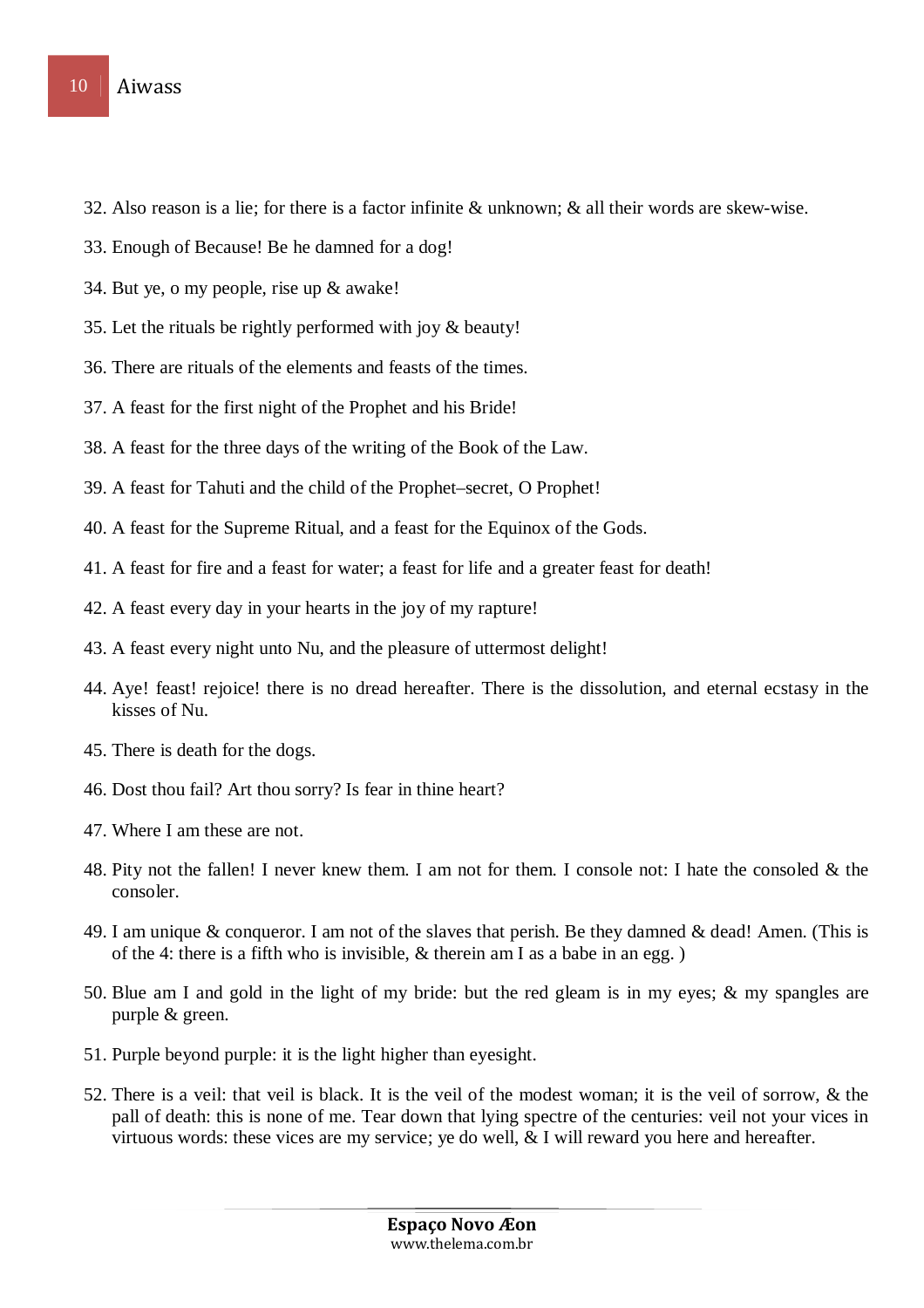## 11 Liber AL vel Legis sub figurâ CCXX - The Book of the Law

- 53. Fear not, o prophet, when these words are said, thou shalt not be sorry. Thou art emphatically my chosen; and blessed are the eyes that thou shalt look upon with gladness. But I will hide thee in a mask of sorrow: they that see thee shall fear thou art fallen: but I lift thee up.
- 54. Nor shall they who cry aloud their folly that thou meanest nought avail; thou shall reveal it: thou availest: they are the slaves of because: They are not of me. The stops as thou wilt; the letters? change them not in style or value!
- 55. Thou shalt obtain the order & value of the English Alphabet; thou shalt find new symbols to attribute them unto.
- 56. Begone! ye mockers; even though ye laugh in my honour ye shall laugh not long: then when ye are sad know that I have forsaken you.
- 57. He that is righteous shall be righteous still; he that is filthy shall be filthy still.
- 58. Yea! deem not of change: ye shall be as ye are, & not other. Therefore the kings of the earth shall be Kings for ever: the slaves shall serve. There is none that shall be cast down or lifted up: all is ever as it was. Yet there are masked ones my servants: it may be that yonder beggar is a King. A King may choose his garment as he will: there is no certain test: but a beggar cannot hide his poverty.
- 59. Beware therefore! Love all, lest perchance is a King concealed! Say you so? Fool! If he be a King, thou canst not hurt him.
- 60. Therefore strike hard & low, and to hell with them, master!
- 61. There is a light before thine eyes, o prophet, a light undesired, most desirable.
- 62. I am uplifted in thine heart; and the kisses of the stars rain hard upon thy body.
- 63. Thou art exhaust in the voluptuous fullness of the inspiration; the expiration is sweeter than death, more rapid and laughterful than a caress of Hell's own worm.
- 64. Oh! thou art overcome: we are upon thee; our delight is all over thee: hail! hail: prophet of Nu! prophet of Had! prophet of Ra-Hoor-Khu! Now rejoice! now come in our splendour & rapture! Come in our passionate peace, & write sweet words for the Kings.
- 65. I am the Master: thou art the Holy Chosen One.
- 66. Write, & find ecstasy in writing! Work, & be our bed in working! Thrill with the joy of life & death! Ah! thy death shall be lovely: whososeeth it shall be glad. Thy death shall be the seal of the promise of our age long love. Come! lift up thine heart & rejoice! We are one; we are none.
- 67. Hold! Hold! Bear up in thy rapture; fall not in swoon of the excellent kisses!
- 68. Harder! Hold up thyself! Lift thine head! breathe not so deep die!
- 69. Ah! Ah! What do I feel? Is the word exhausted?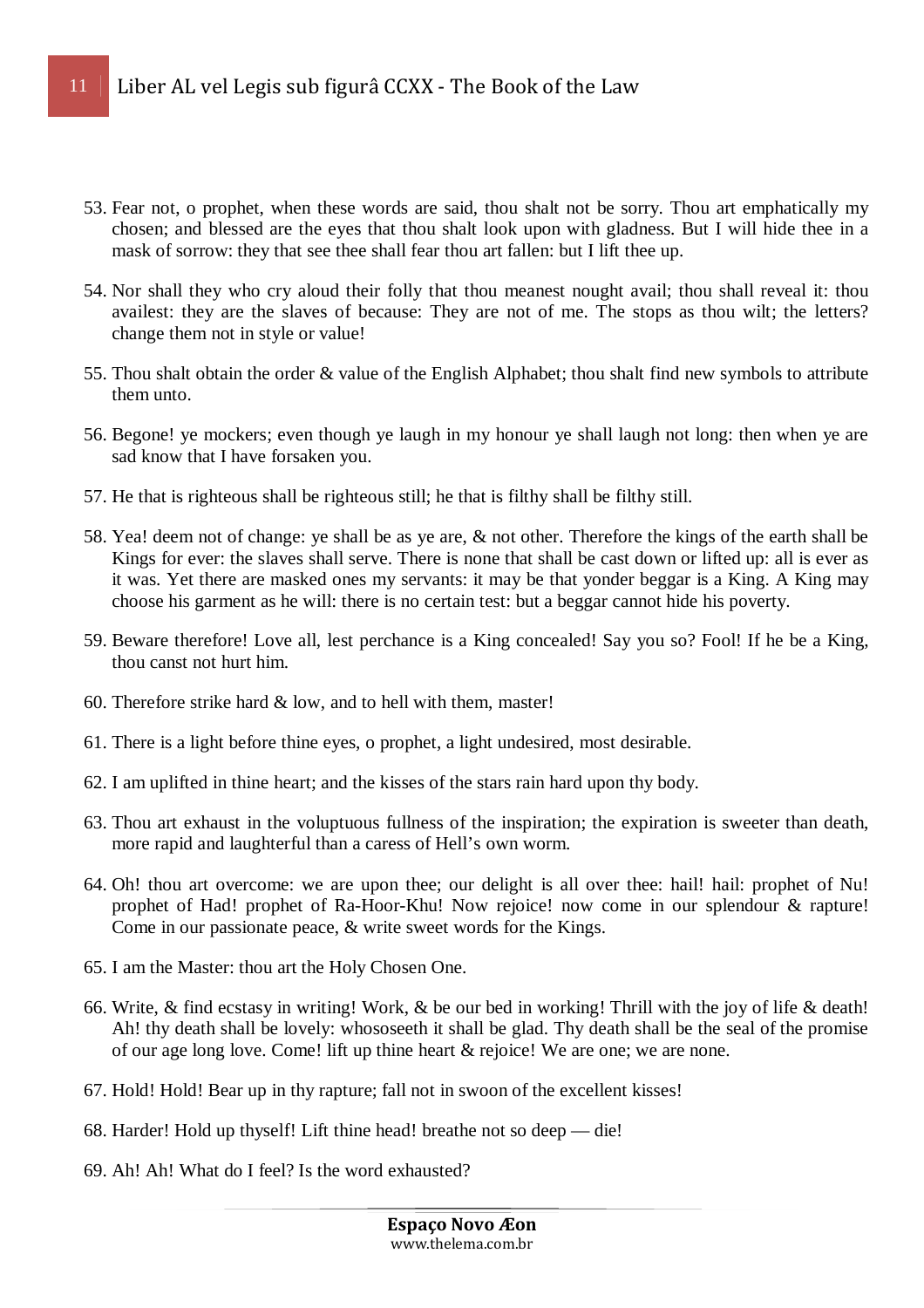- 70. There is help & hope in other spells. Wisdom says: be strong! Then canst thou bear more joy. Be not animal; refine thy rapture! If thou drink, drink by the eight and ninety rules of art: if thou love, exceed by delicacy; and if thou do aught joyous, let there be subtlety therein!
- 71. But exceed! exceed!
- 72. Strive ever to more! and if thou art truly mine and doubt it not, an if thou art ever joyous! death is the crown of all.
- 73. Ah! Ah! Death! Death! thou shalt long for death. Death is forbidden, o man, unto thee.
- 74. The length of thy longing shall be the strength of its glory. He that lives long & desires death much is ever the King among the Kings.
- 75. Aye! listen to the numbers & the words:
- 76. 4 6 3 8 A B K 2 4 A L G M O R 3 Y X 24 89 R P S T O V A L. What meaneth this, o prophet? Thou knowest not; nor shalt thou know ever. There cometh one to follow thee: he shall expound it. But remember, o chose none, to be me; to follow the love of Nu in the star-lit heaven; to look forth upon men, to tell them this glad word.
- 77. O be thou proud and mighty among men!
- 78. Lift up thyself! for there is none like unto thee among men or among Gods! Lift up thyself, o my prophet, thy stature shall surpass the stars. They shall worship thy name, foursquare, mystic, wonderful, the number of the man; and the name of thy house 418.
- 79. The end of the hiding of Hadit; and blessing & worship to the prophet of the lovely Star!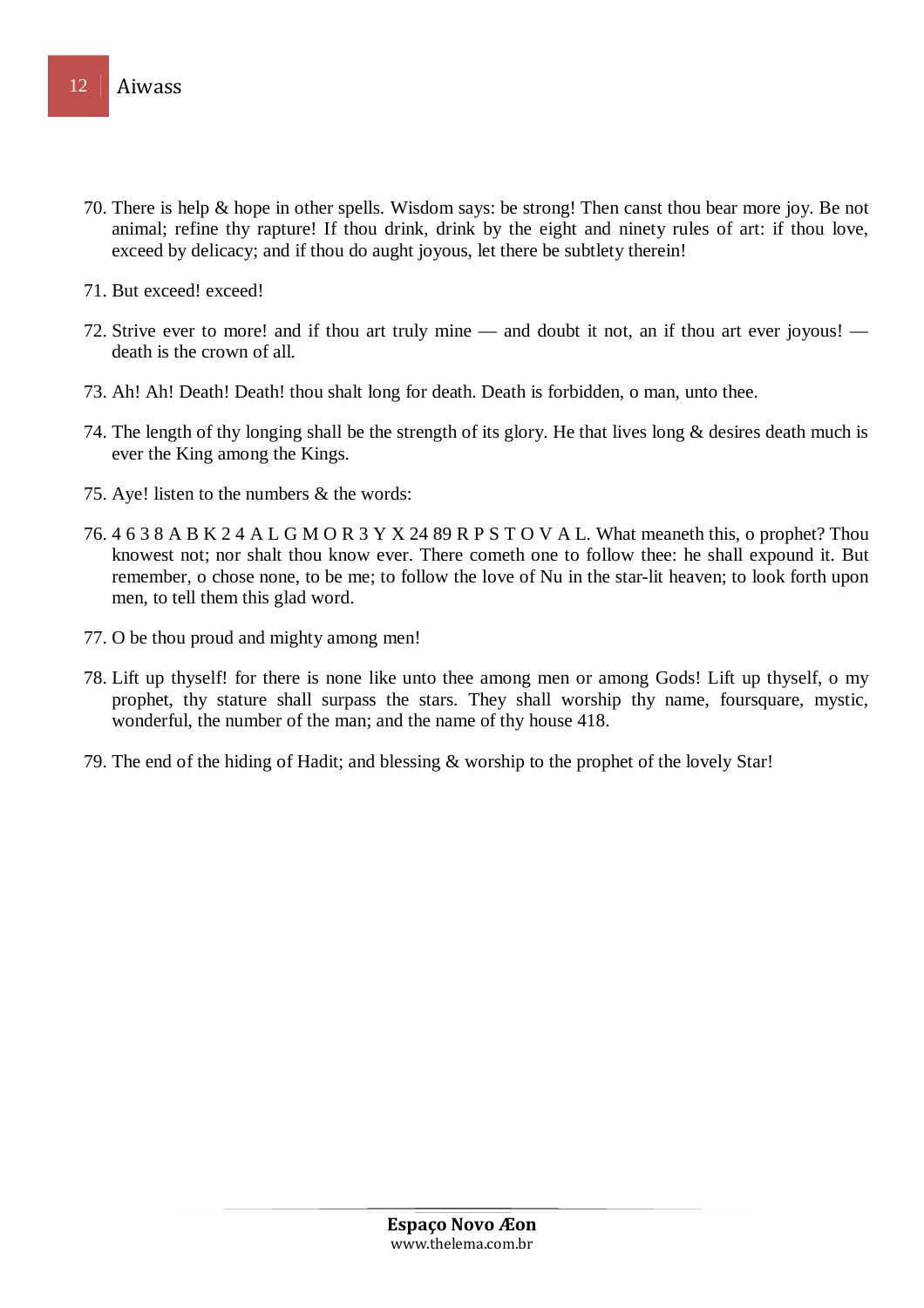#### **III**

- 1. Abrahadabra; the reward of Ra Hoor Khut.
- 2. There is division hither homeward; there is a word not known. Spelling is defunct; all is not aught. Beware! Hold! Raise the spell of Ra-Hoor-Khuit!
- 3. Now let it be first understood that I am a god of War and of Vengeance. I shall deal hardly with them.
- 4. Choose ye an island!
- 5. Fortify it!
- 6. Dung it about with enginery of war!
- 7. I will give you a war-engine.
- 8. With it ye shall smite the peoples; and none shall stand before you.
- 9. Lurk! Withdraw! Upon them! this is the Law of the Battle of Conquest: thus shall my worship be about my secret house.
- 10. Get the stele of revealing itself; set it in thy secret temple and that temple is already aright disposed —  $\&$  it shall be your Kiblah for ever. It shall not fade, but miraculous colour shall come back to it day after day. Close it in locked glass for a proof to the world.
- 11. This shall be your only proof. I forbid argument. Conquer! That is enough. I will make easy to you the abstruction from the ill-ordered house in the Victorious City. Thou shalt thyself convey it with worship, o prophet, though thou likest it not. Thou shalt have danger & trouble. Ra-Hoor-Khu is with thee. Worship me with fire & blood; worship me with swords & with spears. Let the woman be girt with a sword before me: let blood flow to my name. Trample down the Heathen; be upon them, o warrior, I will give you of their flesh to eat!
- 12. Sacrifice cattle, little and big: after a child.
- 13. But not now.
- 14. Ye shall see that hour, o blessed Beast, and thou the Scarlet Concubine of his desire!
- 15. Ye shall be sad thereof.
- 16. Deem not too eagerly to catch the promises; fear not to undergo the curses. Ye, even ye, know not this meaning all.
- 17. Fear not at all; fear neither men nor Fates, nor gods, nor anything. Money fear not, nor laughter of the folk folly, nor any other power in heaven or upon the earth or under the earth. Nu is your refuge as Hadit your light; and I am the strength, force, vigour, of your arms.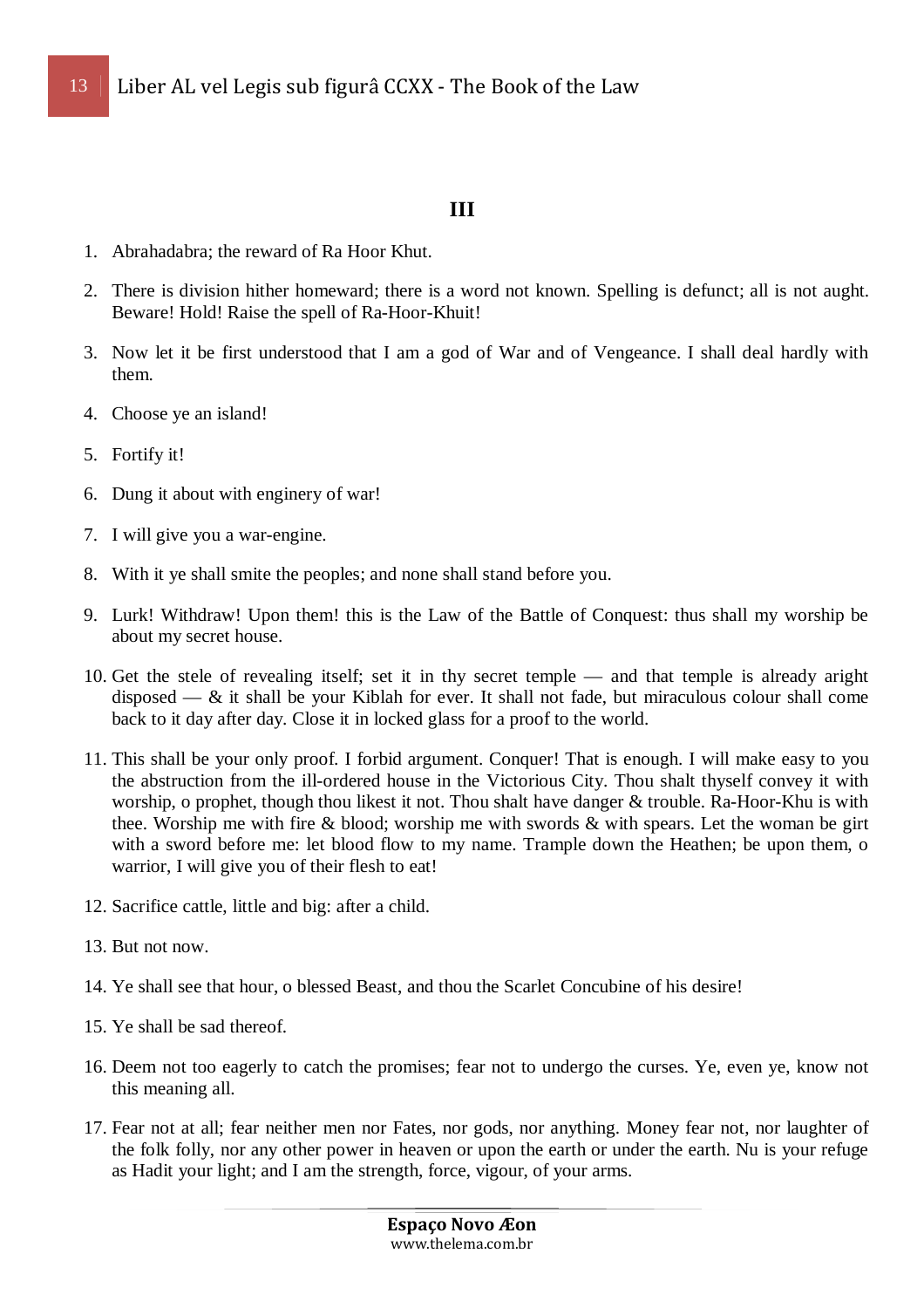- 18. Mercy let be off; damn them who pity! Kill and torture; spare not; be upon them!
- 19. That stele they shall call the Abomination of Desolation; count well its name, & it shall be to you as 718.
- 20. Why? Because of the fall of Because, that he is not there again.
- 21. Set up my image in the East: thou shalt buy thee an image which I will show thee, especial, not unlike the one thou knowest. And it shall be suddenly easy for thee to do this.
- 22. The other images group around me to support me: let all be worshipped, for they shall cluster to exalt me. I am the visible object of worship; the others are secret; for the Beast & his Bride are they: and for the winners of the Ordeal x. What is this? Thou shalt know.
- 23. For perfume mix meal & honey & thick leavings of red wine: then oil of Abramelin and olive oil, and afterward soften & smooth down with rich fresh blood.
- 24. The best blood is of the moon, monthly: then the fresh blood of a child, or dropping from the host of heaven: then of enemies; then of the priest or of the worshippers: last of some beast, no matter what.
- 25. This burn: of this make cakes & eat unto me. This hath also another use; let it be laid before me, and kept thick with perfumes of your orison: it shall become full of beetles as it were and creeping things sacred unto me.
- 26. These slay, naming your enemies; & they shall fall before you.
- 27. Also these shall breed lust & power of lust in you at the eating thereof.
- 28. Also ye shall be strong in war.
- 29. Moreover, be they long kept, it is better; for they swell with my force. All before me.
- 30. My altar is of open brass work: burn thereon in silver or gold!
- 31. There cometh a rich man from the West who shall pour his gold upon thee.
- 32. From gold forge steel!
- 33. Be ready to fly or to smite!
- 34. But your holy place shall be untouched throughout the centuries: though with fire and sword it be burnt down & shattered, yet an invisible house there standeth, and shall stand until the fall of the Great Equinox; when Hrumachis shall arise and the double-wanded one assume my throne and place. Another prophet shall arise, and bring fresh fever from the skies; another woman shall awakethe lust & worship of the Snake; another soul of God and beast shall mingle in the globed priest; another sacrifice shall stain the tomb; another king shall reign; and blessing no longer be poured To the Hawk-headed mystical Lord!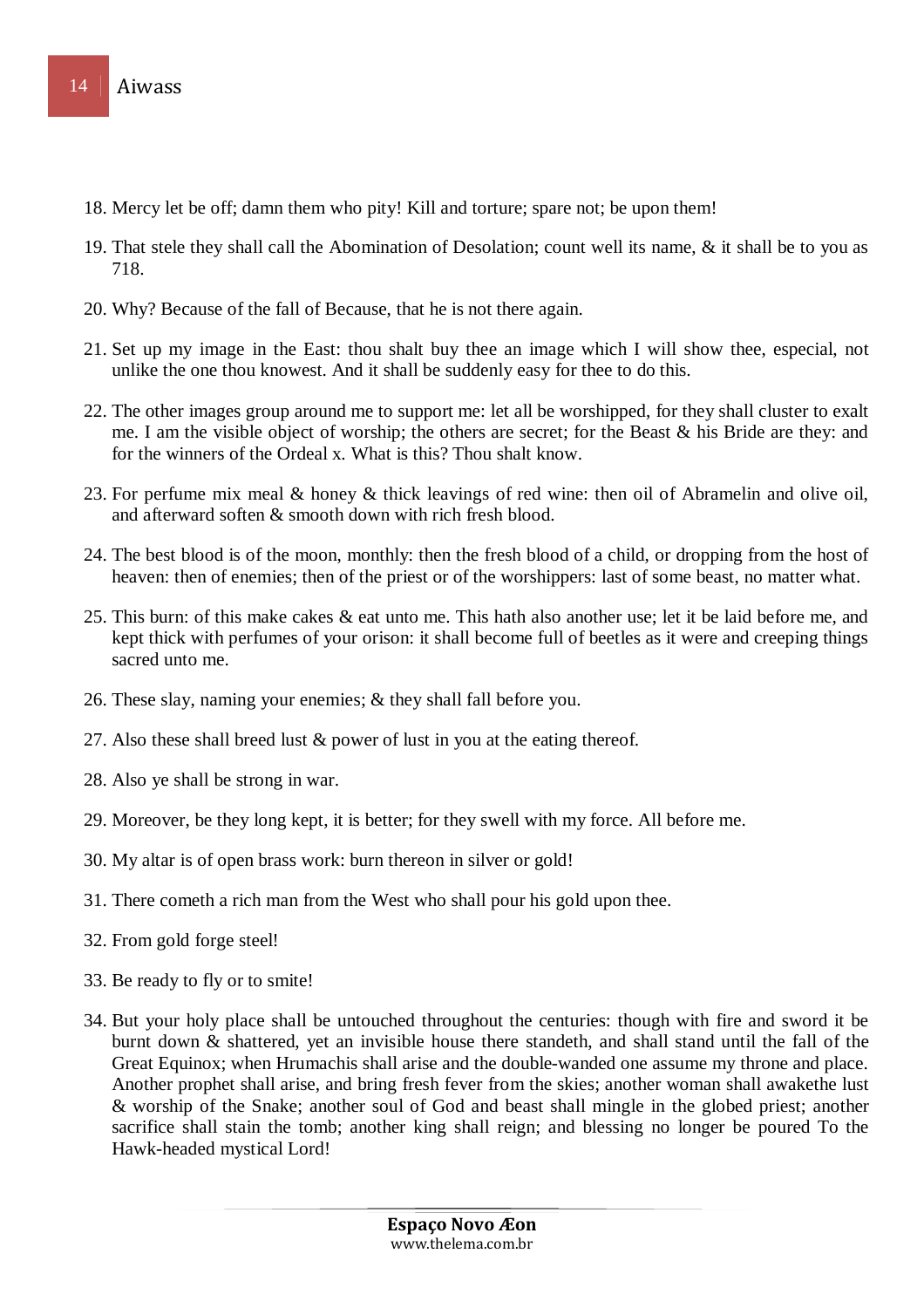35. The half of the word of Heru-ra-ha, called Hoor-pa-kraat and Ra-Hoor-Khut.

36. Then said the prophet unto the God:

37. I adore thee in the song–

I am the Lord of Thebes, and I The inspired forth-speaker of Mentu; For me unveils the veiled sky, The self-slain Ankh-af-na-khonsu Whose words are truth. I invoke, I greet Thy presence, O Ra-Hoor-Khuit!

Unity uttermost showed! I adore the might of Thy breath, Supreme and terrible God, Who makest the gods and death To tremble before Thee: – I, I adore thee!

Appear on the throne of Ra! Open the ways of the Khu! Lighten the ways of the Ka! The ways of the Khabs run through To stir me or still me! Aum! let it fill me!

38. So that thy light is in me; & its red flame is as a sword in my hand to push thy order. There is a secret door that I shall make to establish thy way in all the quarters, (these are the adorations, as thou hast written), as it is said:

The light is mine; its rays consume Me: I have made a secret door Into the House of Ra and Tum, Of Khephra and of Ahathoor. I am thy Theban, O Mentu, The prophet Ankh-af-na-khonsu!

By Bes-na-Maut my breast I beat; By wise Ta-Nech I weave my spell. Show thy star-splendour, O Nuit! Bid me within thine House to dwell, O winged snake of light, Hadit! Abide with me, Ra-Hoor-Khuit!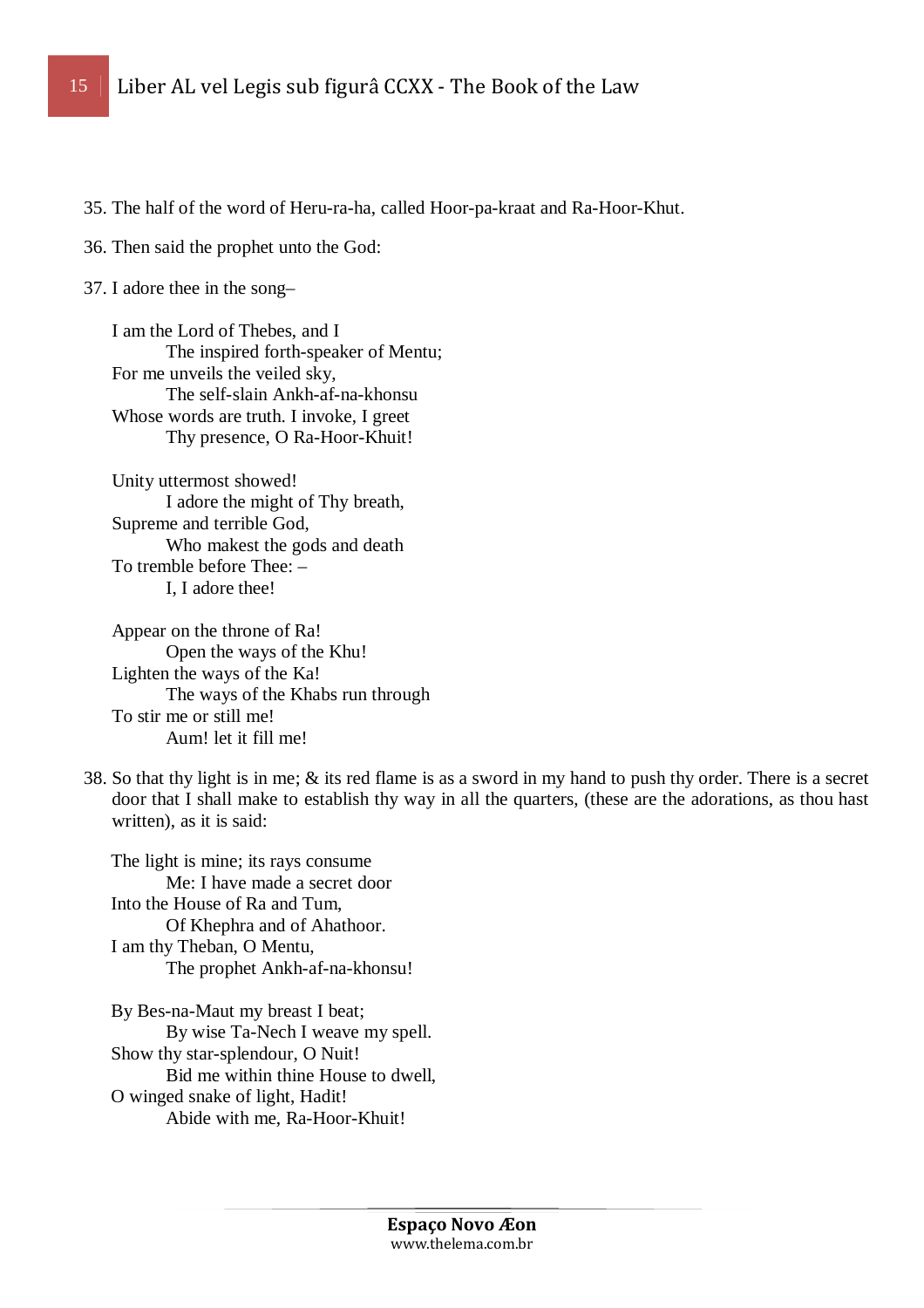- 39. All this and a book to say how thou didst come hither and a reproduction of this ink and paper for ever — for in it is the word secret  $\&$  not only in the English — and thy comment upon this the Book of the Law shall be printed beautifully in red ink and black upon beautiful paper made by hand; and to each man and woman that thou meetest, were it but to dine or to drink at them, it is the Law to give. Then they shall chance to abide in this bliss or no; it is no odds. Do this quickly!
- 40. But the work of the comment? That is easy; and Hadit burning in thy heart shall make swift and secure thy pen.
- 41. Establish at thy Kaaba a clerk-house: all must be done well and with business way.
- 42. The ordeals thou shalt oversee thyself, save only the blind ones. Refuse none, but thou shalt know  $\&$ destroy the traitors. I am Ra-Hoor-Khuit; and I am powerful to protect my servant. Success is thy proof: argue not; convert not; talk not over much! Them that seek to entrap thee, to overthrow thee, them attack without pity or quarter; & destroy them utterly. Swift as a trodden serpent turn and strike! Be thou yet deadlier than he! Drag down their souls to awful torment: laugh at their fear: spit upon them!
- 43. Let the Scarlet Woman beware! If pity and compassion and tenderness visit her heart; if she leave my work to toy with old sweetnesses; then shall my vengeance be known. I will slay me her child: I will alienate her heart: I will cast her out from men: as a shrinking and despised harlot shall she crawl through dusk wet streets, and die cold and an-hungered.
- 44. But let her raise herself in pride! Let her follow me in my way! Let her work the work of wickedness! Let her kill her heart! Let her be loud and adulterous! Let her be covered with jewels, and rich garments, and let her be shameless before all men!
- 45. Then will I lift her to pinnacles of power: then will I breed from her a child mightier than all the kings of the earth. I will fill her with joy: with my force shall she see & strike at the worship of Nu: she shall achieve Hadit.
- 46. I am the warrior Lord of the Forties: the Eighties cower before me, & are abased. I will bring you to victory  $\&$  joy: I will be at your arms in battle  $\&$  ye shall delight to slay. Success is your proof; courage is your armour; go on, go on, in my strength; & ye shall turn not back for any!
- 47. This book shall be translated into all tongues: but always with the original in the writing of the Beast; for in the chance shape of the letters and their position to one another: in these are mysteries that no Beast shall divine. Let him not seek to try: but one cometh after him, whence I say not, who shall discover the Key of it all. Then this line drawn is a key: then this circle squared in its failure is a key also. And Abrahadabra. It shall be his child & that strangely. Let him not seek after this; for thereby alone can he fall from it.
- 48. Now this mystery of the letters is done, and I want to go on to the holier place.
- 49. I am in a secret fourfold word, the blasphemy against all gods of men.
- 50. Curse them! Curse them! Curse them!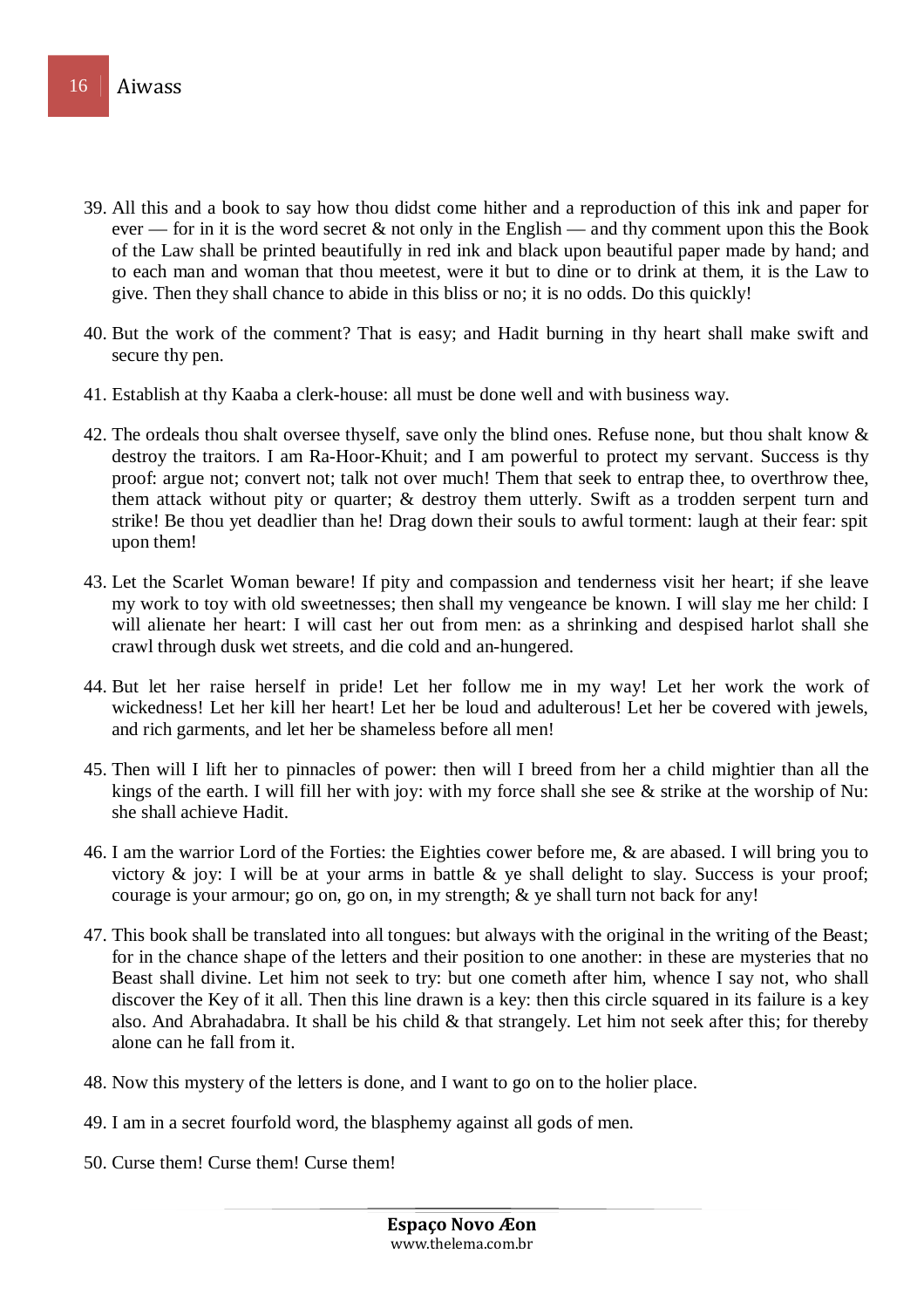- 51. With my Hawk's head I peck at the eyes of Jesus as he hangs upon the cross.
- 52. I flap my wings in the face of Mohammed & blind him.
- 53. With my claws I tear out the flesh of the Indian and the Buddhist, Mongol and Din.
- 54. Bahlasti! Ompehda! I spit on your crapulous creeds.
- 55. Let Mary inviolate be torn upon wheels: for her sake let all chaste women be utterly despised among you!
- 56. Also for beauty's sake and love's!
- 57. Despise also all cowards; professional soldiers who dare not fight, but play; all fools despise!
- 58. But the keen and the proud, the royal and the lofty; ye are brothers!
- 59. As brothers fight ye!
- 60. There is no law beyond Do what thou wilt.
- 61. There is an end of the word of the God enthroned in Ra's seat, lightening the girders of the soul.
- 62. To Me do ye reverence! to me come ye through tribulation of ordeal, which is bliss.
- 63. The fool readeth this Book of the Law, and its comment; & he understandeth it not.
- 64. Let him come through the first ordeal,  $\&$  it will be to him as silver.
- 65. Through the second, gold.
- 66. Through the third, stones of precious water.
- 67. Through the fourth, ultimate sparks of the intimate fire.
- 68. Yet to all it shall seem beautiful. Its enemies who say not so, are mere liars.
- 69. There is success.
- 70. I am the Hawk-Headed Lord of Silence & of Strength; my nemyss shrouds the night-blue sky.
- 71. Hail! ye twin warriors about the pillars of the world! for your time is nigh at hand.
- 72. I am the Lord of the Double Wand of Power; the wand of the Force of Coph Nia–but my left hand is empty, for I have crushed an Universe; & nought remains.
- 73. Paste the sheets from right to left and from top to bottom: then behold!
- 74. There is a splendour in my name hidden and glorious, as the sun of midnight is ever the son.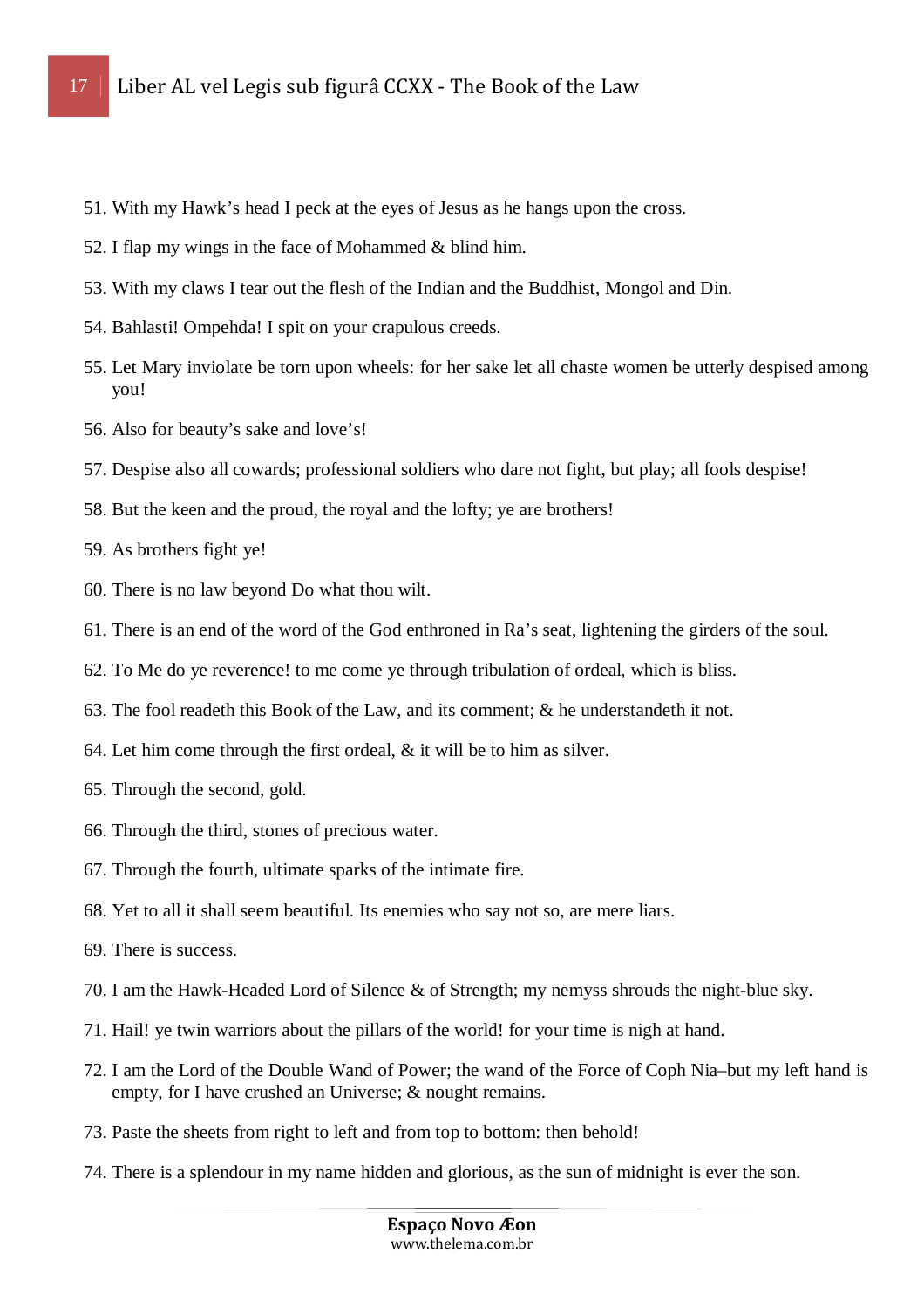75. The ending of the words is the Word Abrahadabra.

The Book of the Law is Written and Concealed. Aum. Ha.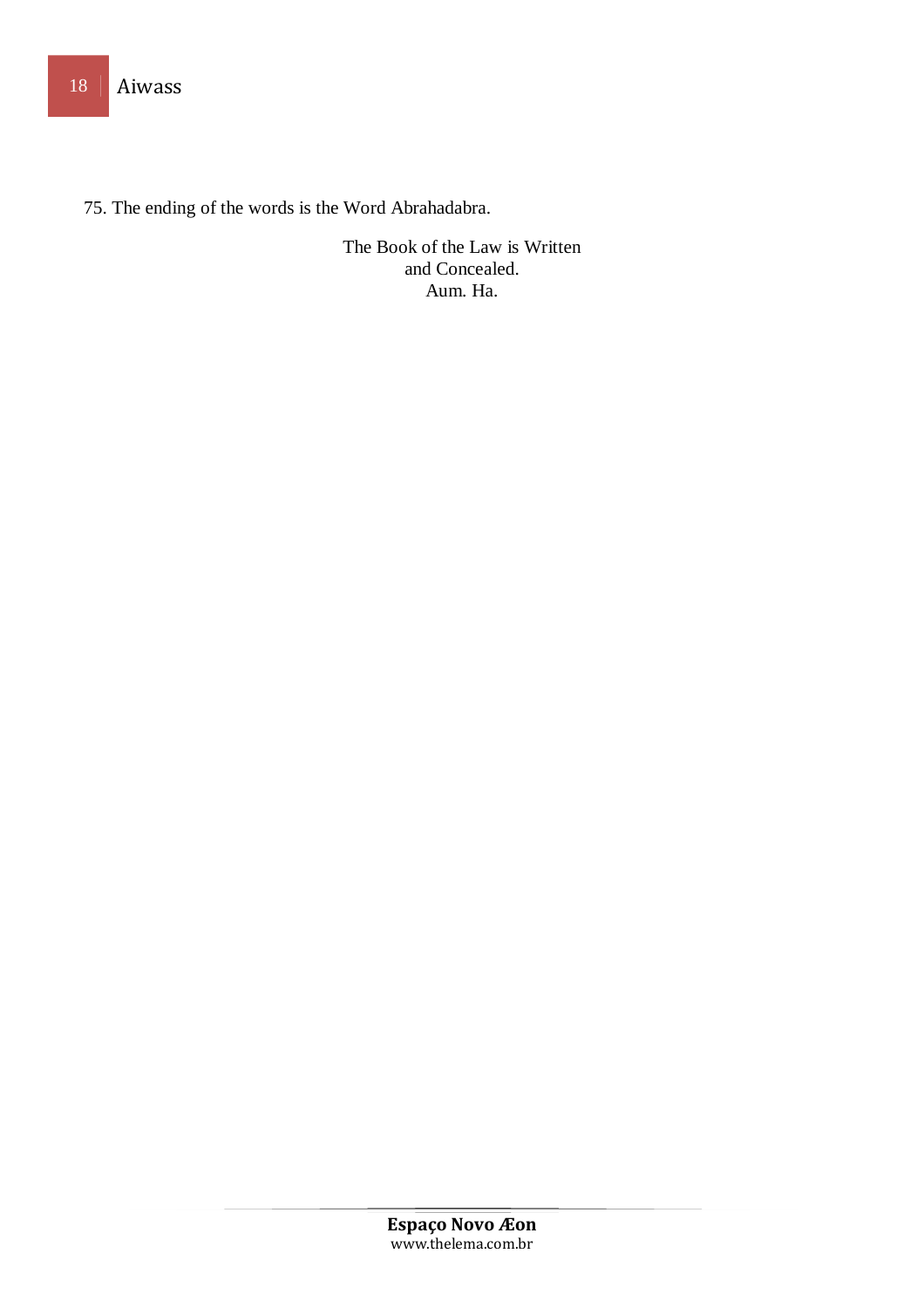#### **THE COMMENT**

Do what thou wilt shall be the whole of the Law.

The study of this Book is forbidden. It is wise to destroy this copy after the first reading.

Whosoever disregards this does so at his own risk and peril. These are most dire.

Those who discuss the contents of this Book are to be shunned by all, as centres of pestilence.

All questions of the Law are to be decided only by appeal to my writings, each for himself.

There is no law beyond Do what thou wilt.

Love is the law, love under will.

The priest of the princes,

Prkh-f-n-khonsu

**Espaço Novo Æon** [www.thelema.com.br](http://www.thelema.com.br)